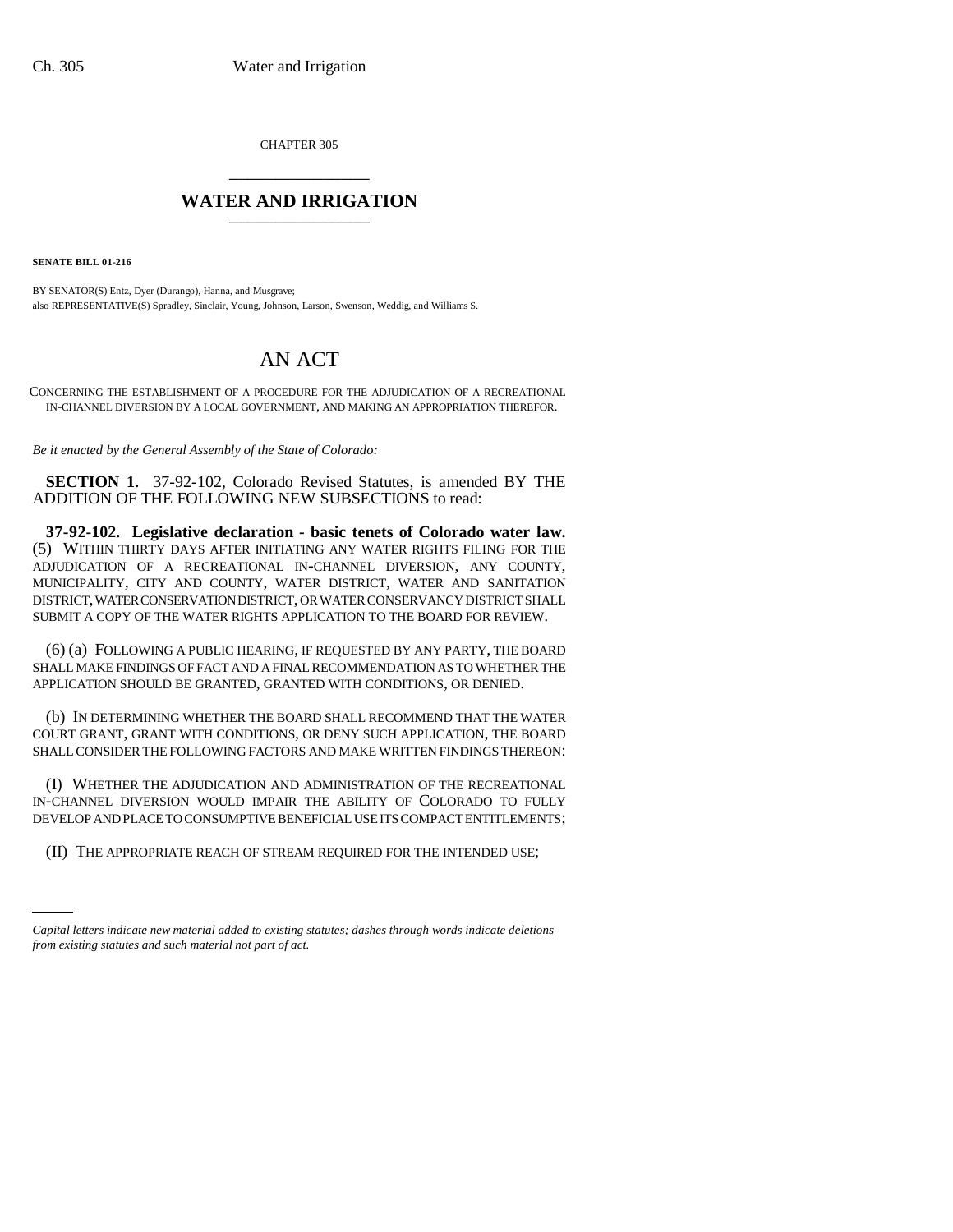(III) WHETHER THERE IS ACCESS FOR RECREATIONAL IN-CHANNEL USE;

(IV) WHETHER EXERCISE OF THE RECREATIONAL IN-CHANNEL DIVERSION WOULD CAUSE MATERIAL INJURY TO INSTREAM FLOW WATER RIGHTS APPROPRIATED PURSUANT TO SUBSECTIONS (3) AND (4) OF THIS SECTION;

(V) WHETHER ADJUDICATION AND ADMINISTRATION OF THE RECREATIONAL IN-CHANNEL DIVERSION WOULD PROMOTE MAXIMUM UTILIZATION OF WATERS OF THE STATE AS REFERENCED IN PARAGRAPH (a) OF SUBSECTION (1) OF THIS SECTION; AND

(VI) SUCH OTHER FACTORS AS MAY BE DETERMINED APPROPRIATE FOR EVALUATION OF RECREATIONAL IN-CHANNEL DIVERSIONS AND SET FORTH IN RULES ADOPTED BY THE BOARD, AFTER PUBLIC NOTICE AND COMMENT.

(c) WITHIN NINETY DAYS AFTER THE FILING OF STATEMENTS OF OPPOSITION, THE BOARD SHALL REPORT ITS FINDINGS TO THE WATER COURT FOR REVIEW PURSUANT TO SECTION 34-92-305 (13). THE BOARD MAY DEFEND SUCH FINDINGS THROUGH PARTICIPATION IN THE WATER COURT PROCEEDINGS.

(d) NOTHING IN SUBSECTION (5) OF THIS SECTION OR THIS SUBSECTION (6) SHALL APPLY IN ANY WAY TO ANY APPLICATION FOR A WATER RIGHT OR CONDITIONAL WATER RIGHT FOR RECREATIONAL IN-CHANNEL DIVERSION PURPOSES THAT WAS FILED PRIOR TO JANUARY 1, 2001.

(e) NOTHING IN SUBSECTION (5) OF THIS SECTION OR THIS SUBSECTION (6) SHALL APPLY IN ANY WAY TO ANY WATER RIGHT OR CONDITIONAL WATER RIGHT FOR RECREATIONAL IN-CHANNEL DIVERSION PURPOSES FOR WHICH A DECREE WAS ENTERED PRIOR TO THE EFFECTIVE DATE OF THIS SUBSECTION (6), INCLUDING ANY PROCEEDING CONCERNING DILIGENCE ON SUCH CONDITIONAL WATER RIGHT OR ANY PROCEEDING TO MAKE SUCH CONDITIONAL WATER RIGHT ABSOLUTE.

**SECTION 2.** 37-92-103 (4) and (7), Colorado Revised Statutes, are amended, and the said 37-92-103 is further amended BY THE ADDITION OF A NEW SUBSECTION, to read:

**37-92-103. Definitions.** As used in this article, unless the context otherwise requires:

(4) "Beneficial use" is the use of that amount of water that is reasonable and appropriate under reasonably efficient practices to accomplish without waste the purpose for which the appropriation is lawfully made and, without limiting the generality of the foregoing, includes the impoundment of water for recreational purposes, including fishery or wildlife, AND ALSO INCLUDES THE DIVERSION OF WATER BY A COUNTY, MUNICIPALITY, CITY AND COUNTY, WATER DISTRICT, WATER AND SANITATION DISTRICT, WATER CONSERVATION DISTRICT, OR WATER CONSERVANCY DISTRICT FOR RECREATIONAL IN-CHANNEL DIVERSION PURPOSES. For the benefit and enjoyment of present and future generations, "beneficial use" shall also include the appropriation by the state of Colorado in the manner prescribed by law of such minimum flows between specific points or levels for and on natural streams and lakes as are required to preserve the natural environment to a reasonable degree.